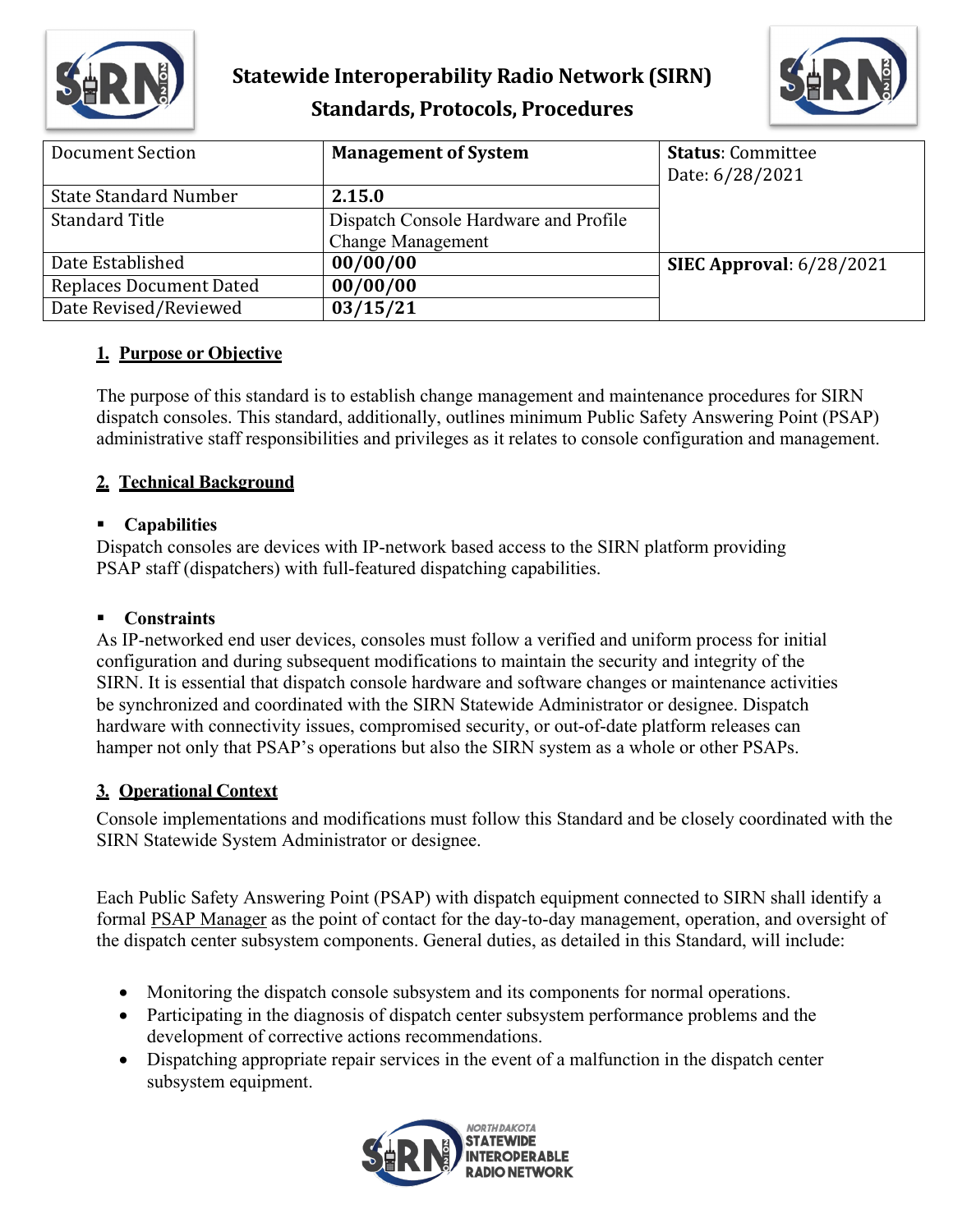



- Managing the database elements, including subscriber IDs, console IDs, and the various parameters that relate to their effective operation.
- Notifying the SIRN Statewide System Administrator regarding planned and unplanned changes and maintenance activities related to dispatch console equipment.

### **4. Recommended Protocol/ Standard**

#### **Advance or Immediate Notification**

Due to the complexity and distributed administration and maintenance of the system, problems can appear when changes are made to any SIRN hardware or software. PSAP Managers must keep the SIRN Systemwide Administrator informed of any updates in the event of any of the following:

- Any planned maintenance
- Any equipment malfunctions, software malfunctions, early symptoms of malware/virus/intrusions or other failures
- Any configuration changes in equipment or software

## **Dispatch Console Profile Provisioning Changes**

Dispatch consoles are configured with individual profiles to meet each PSAP's unique operational communications needs. Console profiles define which communications resources are available to that particular position and outline the organization and visual layout of those resources on the dispatch console's graphical interface.

When new dispatch consoles are installed and/or PSAPs are on-boarded onto SIRN, the initial profile configuration MUST be performed in direct consultation with the SIRN Statewide System Administrator and certified console vendor representatives.

Any changes by PSAP personnel or contracted staff to console profiles must be performed by an individual with proper vendor training. See SIRN Standard 4.4.0 Technical Staff and Maintenance Providers Minimum Requirements for additional details on training and qualifications.

Only changes to the following console profile features are permitted by PSAP Managers without consultation or approval by the SIRN Statewide System Administrator.

- Changing the console graphical layout including rearranging already approved talkgroups
- Creating new "tabs" to regroup approved talkgroups and/or to relocate push-to-talk icons within or across console profile tabs
- Adding or removing talkgroups to their console profiles talkgroups which have already been approved and configured for use by the PSAP

PSAP Managers will be provided access to the console administration software (Elite Administrator) to perform the functions above.

Note that all Consoles must be programmed with the SIRN Mutual Aid or Interoperability Talkgroups per

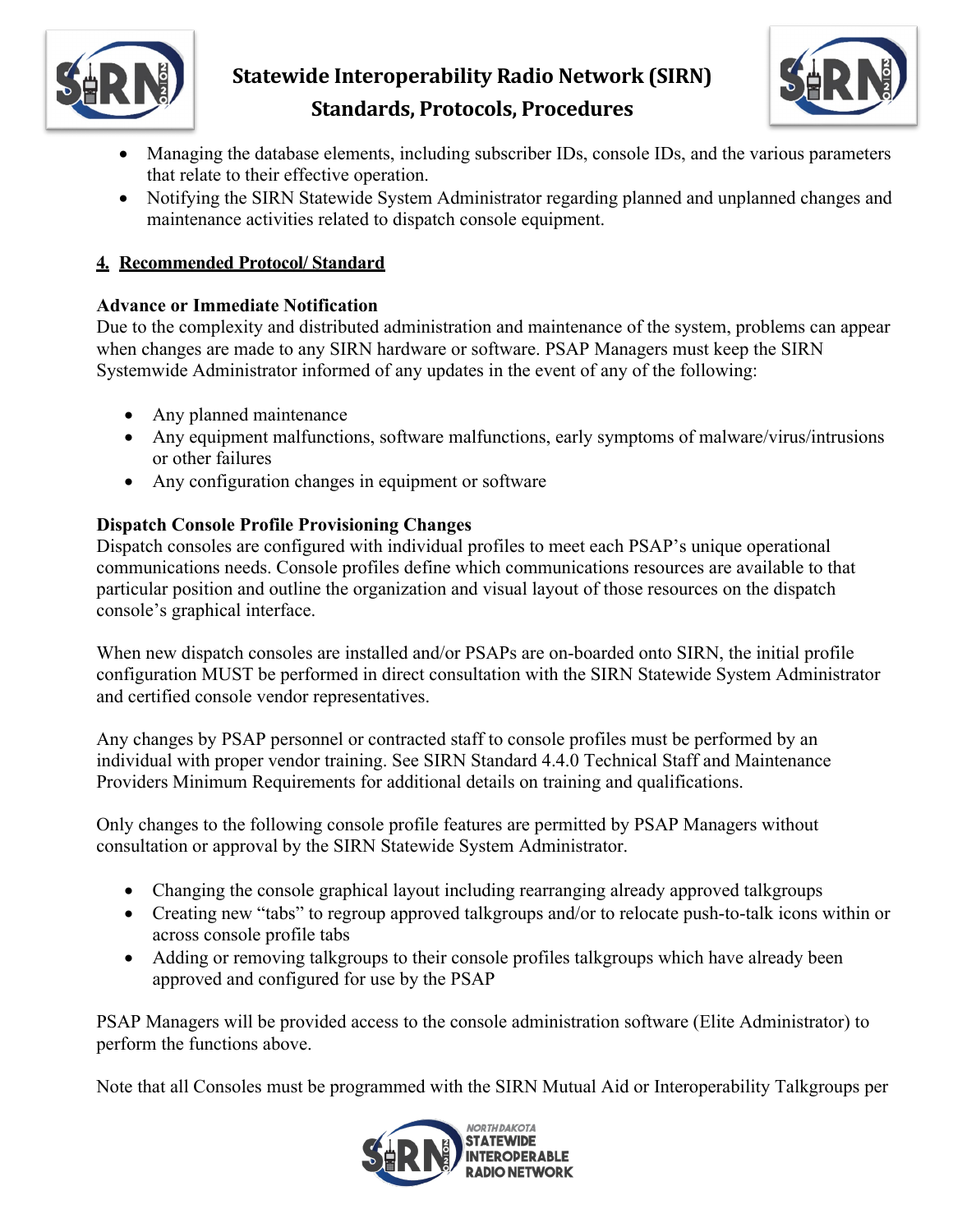



the SIRN Standard 1.8.0 Minimum Programming Standard. Changes to these console tabs are NOT permitted.

#### **New Talkgroup Access**

PSAP Managers seeking to add new talkgroups to their console profiles must submit a written request to the SIRN Statewide System Administrator. Once approved, SIRN Statewide System Administrator or designee will remotely update all applicable PSAP consoles for access to the talkgroup(s).

PSAP Managers seeking to add another jurisdiction's talkgroup to their consoles shall produce a Letter of Authorization demonstrating consent of the owning jurisdiction.

#### **Dispatch Console Additions/Hardware Changes**

All dispatch console subsystems interfaced with SIRN shall meet the network and physical security standards per SIRN Standard 2.18.0 System and IT Network Security Standards.

During the initial on-boarding of dispatch equipment, PSAP staff will work closely with the SIRN Statewide System Administrator, designee or SIRN System Vendor to configure and connect the approved equipment.

Subsequent changes to console hardware must follow these standards:

- PSAP Managers seeking to add new console positions shall submit a written request to the SIRN Statewide System Administrator detailing:
	- o Operational need (e.g., increased user base or staff)
	- o Facility in which it will be installed
	- o Availability of network transport/backhaul connectivity technologies (if new building)
	- o Service vendor or technician that will perform the installation and initial configuration
- Upon approval, the SIRN Statewide System Administrator or designee will collaborate with the Comm Center staff or certified third-party vendor to configure and provision the installation.

#### **Dispatch Equipment Maintenance Plans**

All SIRN dispatch consoles MUST, at all times, be under active maintenance and support agreement with Motorola covering firmware and release updates, technical support and remote and on-site break-fix support. The vendor maintenance agreement shall additionally cover software and firmware upgrades necessary for the console subsystems to be upgraded per the overall SIRN platforms' upgrade cycle.

To ensure continuity of service, PSAP must all perform routine preventative maintenance on the console equipment and support systems, including backup power systems and networking equipment in accordance to the manufacturer's standards or industry best practices.

PSAPs own and are responsible for dispatch equipment performance continuity.

• Spare modules, boards, and field replaceable units for the agency's equipment must be available and be properly inventoried and maintained.